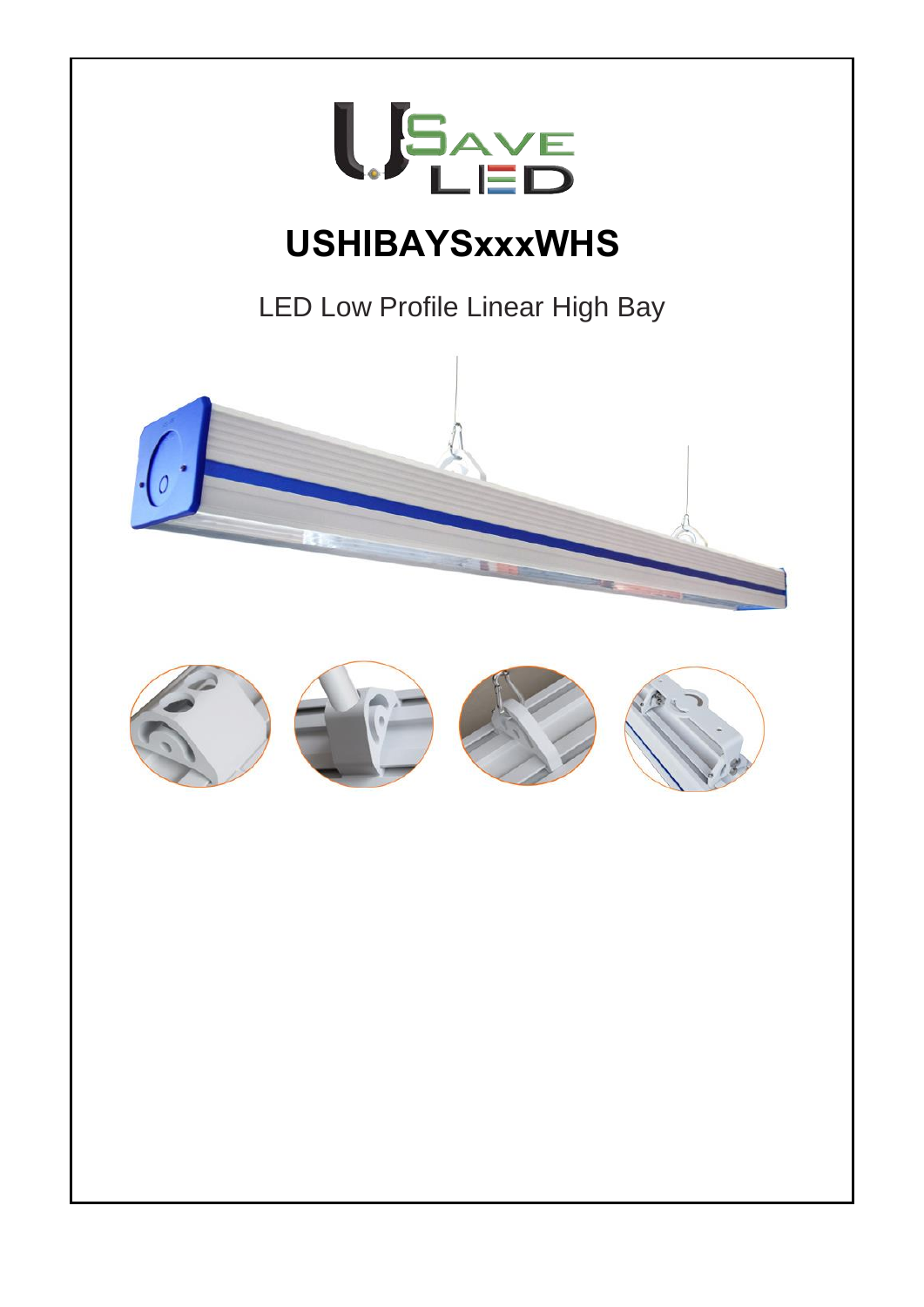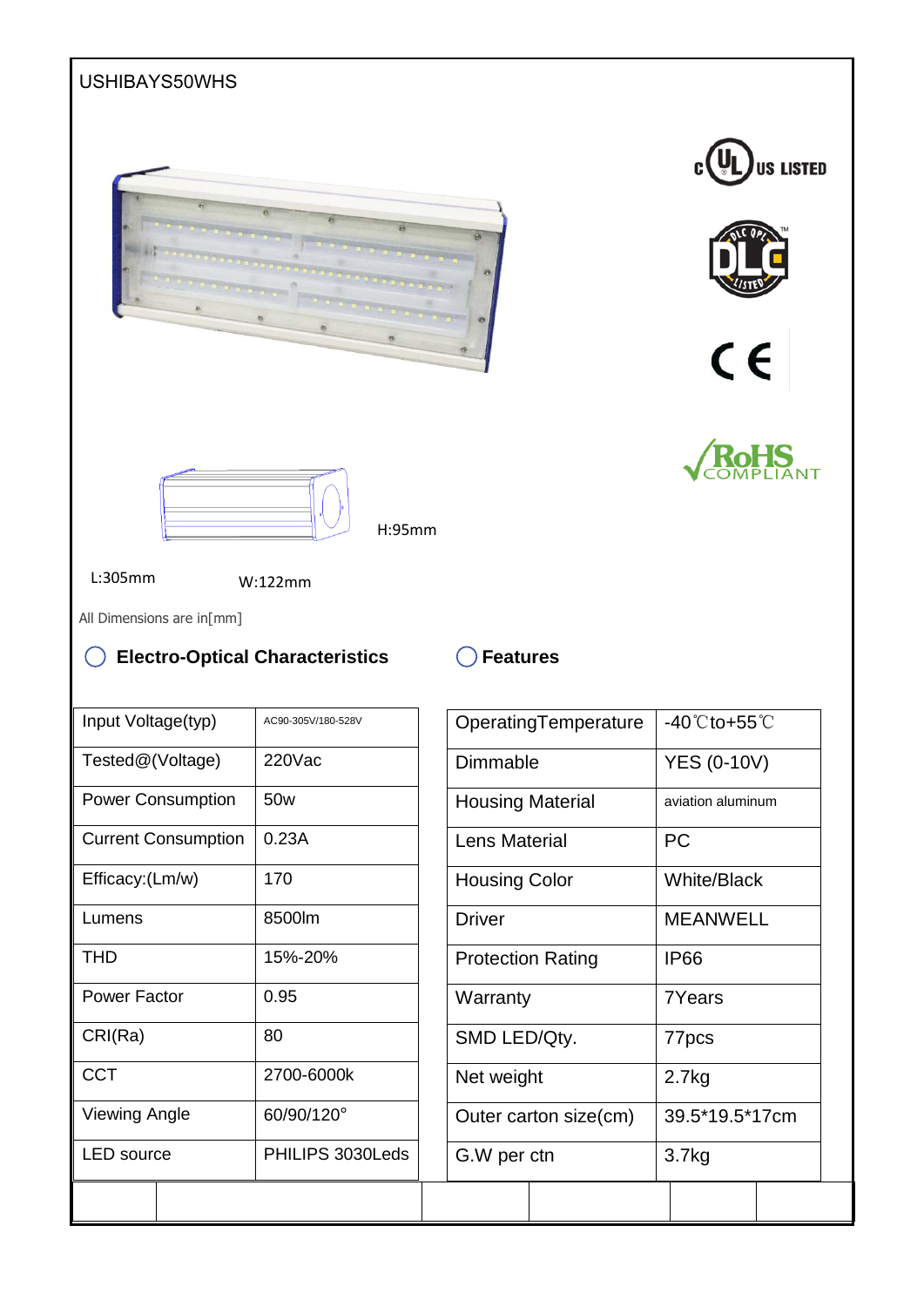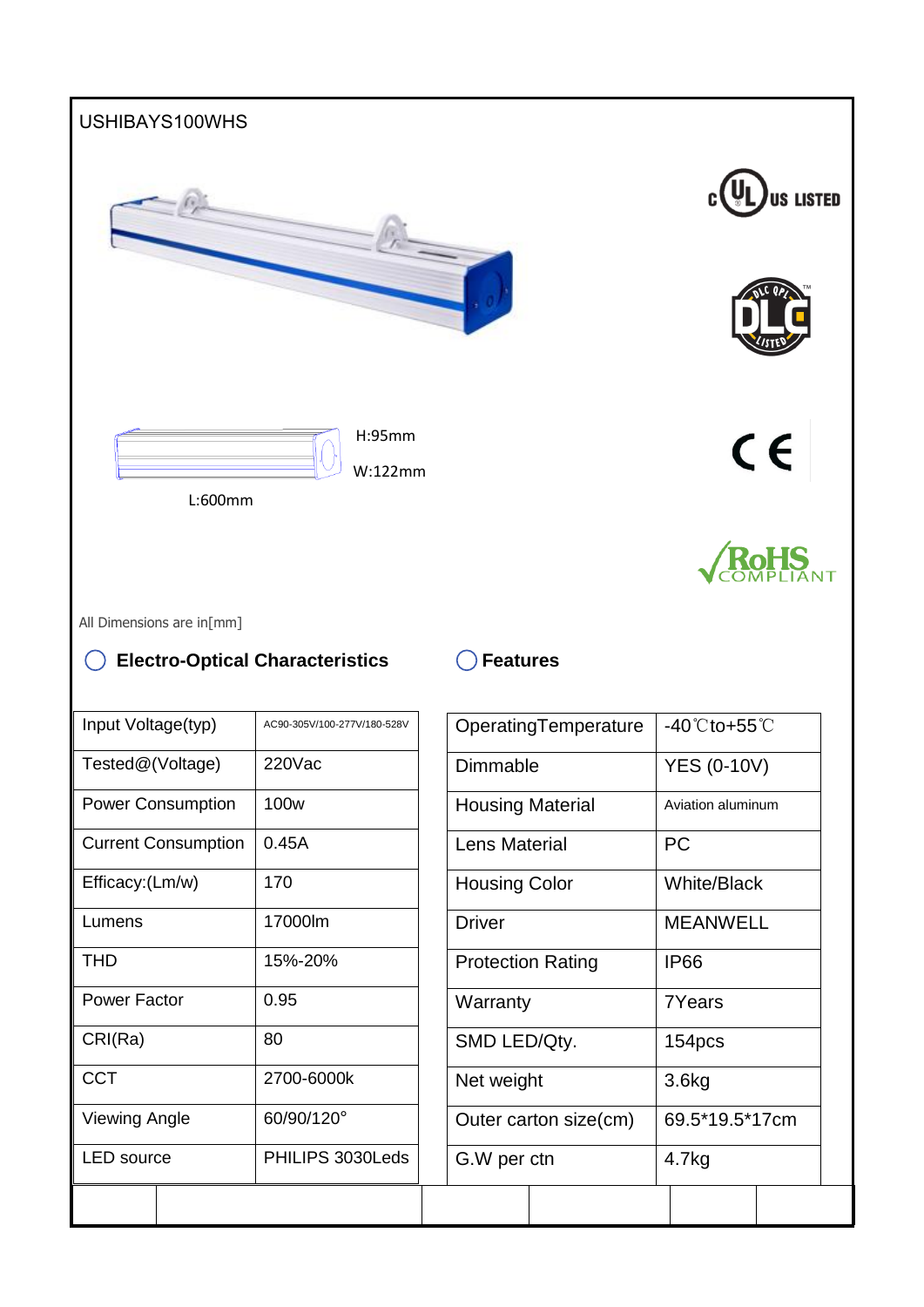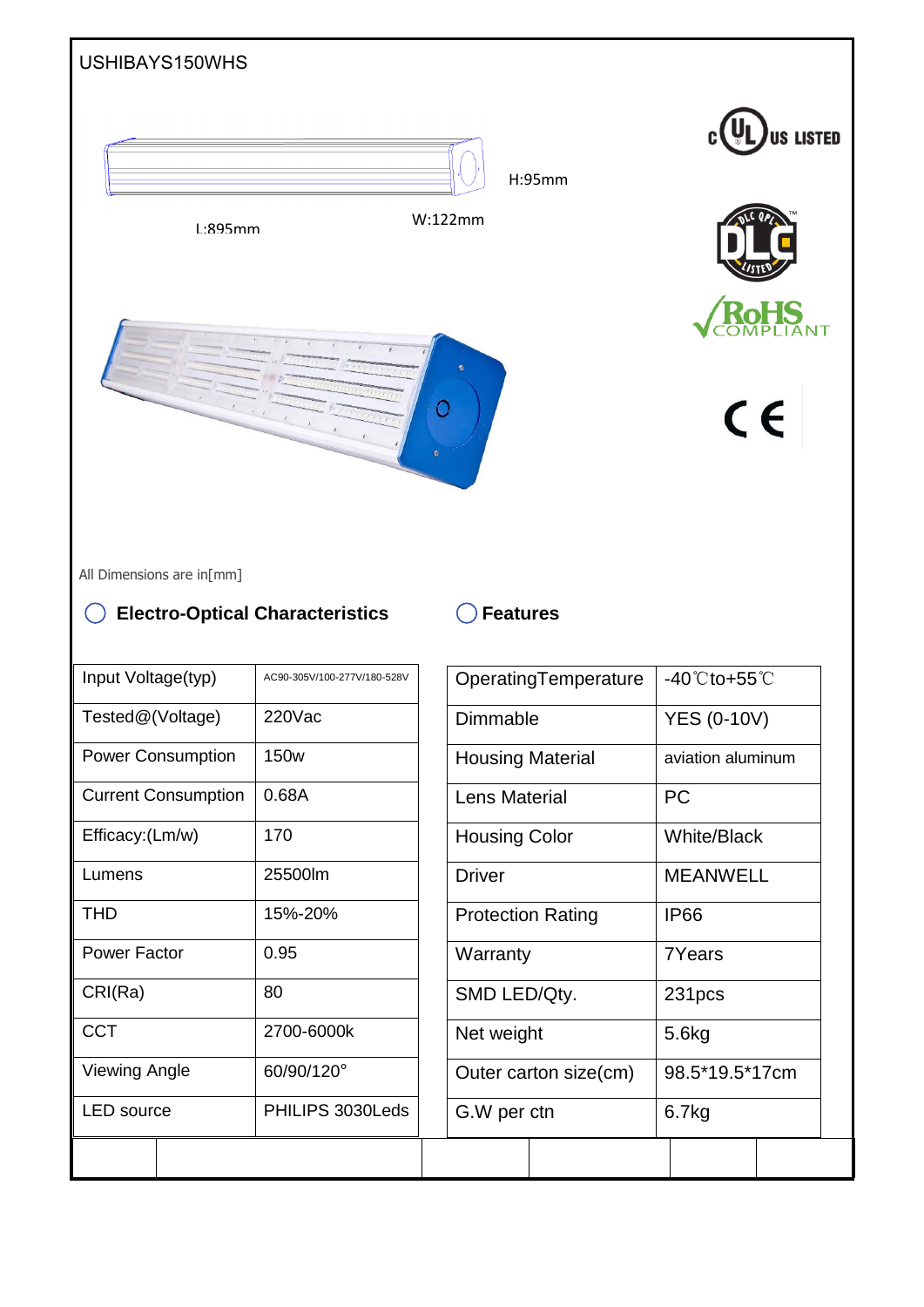

All Dimensions are in[mm]

## ◯ Electro-Optical Characteristics ◯ Features

| Input Voltage(typ)         | AC90-305V/100-277V/180-528V |  |
|----------------------------|-----------------------------|--|
| Tested@(Voltage)           | 220Vac                      |  |
| <b>Power Consumption</b>   | 200w/250w                   |  |
| <b>Current Consumption</b> | 0.91A/1.145A                |  |
| Efficacy:(Lm/w)            | 170                         |  |
| Lumens                     | 34000lm/42500lm             |  |
| <b>THD</b>                 | 15%-20%                     |  |
| <b>Power Factor</b>        | 0.95                        |  |
| CRI(Ra)                    | 80                          |  |
| <b>CCT</b>                 | 2700-6000k                  |  |
| <b>Viewing Angle</b>       | 60/90/120°                  |  |
| LED source                 | PHILIPS 3030Leds            |  |
|                            |                             |  |

|                          | OperatingTemperature |                           | -40℃to+55℃ |  |  |
|--------------------------|----------------------|---------------------------|------------|--|--|
| Dimmable                 |                      | <b>YES (0-10V)</b>        |            |  |  |
| <b>Housing Material</b>  |                      | aviation aluminum         |            |  |  |
| I ens Material           |                      | <b>PC</b>                 |            |  |  |
| <b>Housing Color</b>     |                      | <b>White/Black</b>        |            |  |  |
| <b>Driver</b>            |                      | <b>MEANWELL (ELG-240)</b> |            |  |  |
| <b>Protection Rating</b> |                      | <b>IP66</b>               |            |  |  |
| Warranty                 |                      | 7Years                    |            |  |  |
| SMD LED/Qty.             |                      | 308pcs                    |            |  |  |
| Net weight               |                      | 6.9kg                     |            |  |  |
| Outer carton size(cm)    |                      | 128*19.5*17cm             |            |  |  |
| G.W per ctn              |                      | 8.2kg                     |            |  |  |
|                          |                      |                           |            |  |  |